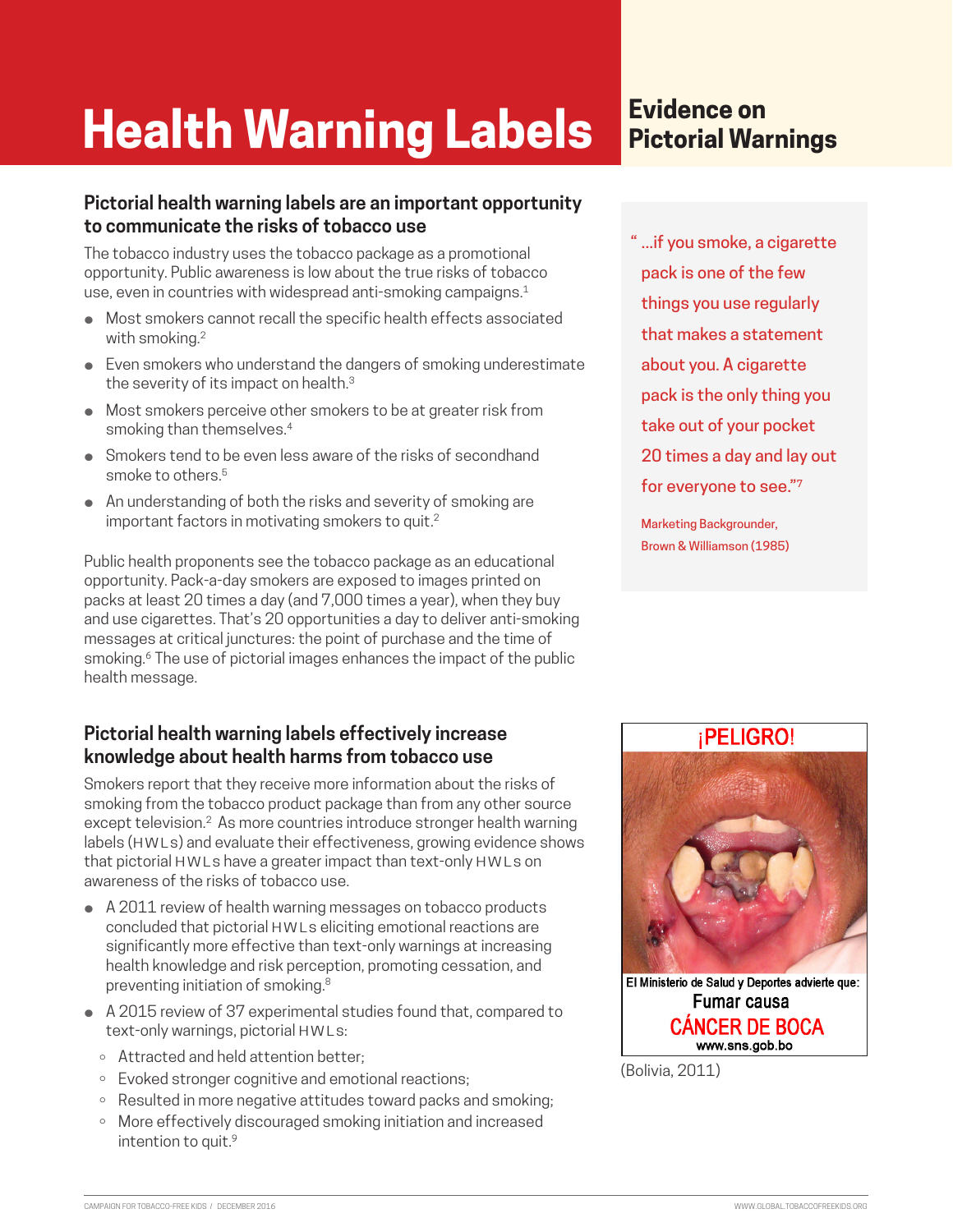## **Evidence on Pictorial Warnings**

● In assessing the impact of strengthening cigarette pack warnings, a 2016 review concluded that introducing stronger warnings either changing from text-only to pictorial, and/or increasing size led to increased knowledge and quitline calls, and reduced smoking prevalence.<sup>9</sup>

#### **Single country studies report similar findings about the greater effectiveness of highly visible pictorial warning labels compared to text-only warning labels on cigarette packaging**

Population-based studies showed that switching from text-only to pictorial significantly enhanced the effectiveness of the HWLs.

- After Canada introduced large pictorial HWLs in 2000, 91% of smokers surveyed said they had read the warnings and were able to demonstrate a strong knowledge of the subjects the warnings covered. Smokers who had read and discussed the warnings were more likely to have quit or made quit attempts at the 3-month follow-up.6
- Following the change from text-only to larger, pictorial HWLs in Thailand, smokers were nearly twice as likely to notice the warnings, read them closely, and think about smoking-related risks compared to before.10
- After implementation of pictorial HWLs in Mauritius in 2009, smokers had nearly four times greater odds of noticing the warnings, and almost three times greater odds of reading the warnings closely compared to the prior text-only warnings.11

#### **Pictorial health warning labels influence initiation and motivate tobacco users to quit**

- Studies show that intentions to quit smoking improve when a quitline number is provided with the pictorial label:
	- After Australia introduced pictorial HWLs with quitline information in 2006, the rate of quitline callers doubled from the previous two years.12
	- After New Zealand introduced pictorial HWLs with quitline information in 2008, the number of new quitline callers increased.<sup>13</sup>
- A study of adult smokers from Brazil, Uruguay and Mexico found that Brazilians were more likely than Uruguayans or Mexicans to be aware of and have used telephone-based cessation assistance. In Brazil, quitline information was publicized on health warning labels and in tobacco media campaigns, whereas in Mexico and Uruguay it was only publicized in media campaigns.14
- A study on U.S. and Canadian adult smokers found that more graphic representations of health consequences evoked more fear and resulted in stronger intentions to quit smoking.15
- After Brazil introduced new pictorial HWLs in 2002, 67% of smokers said the new warnings made them want to quit.<sup>16</sup>



(India, 2015)



(Brazil, 2009)